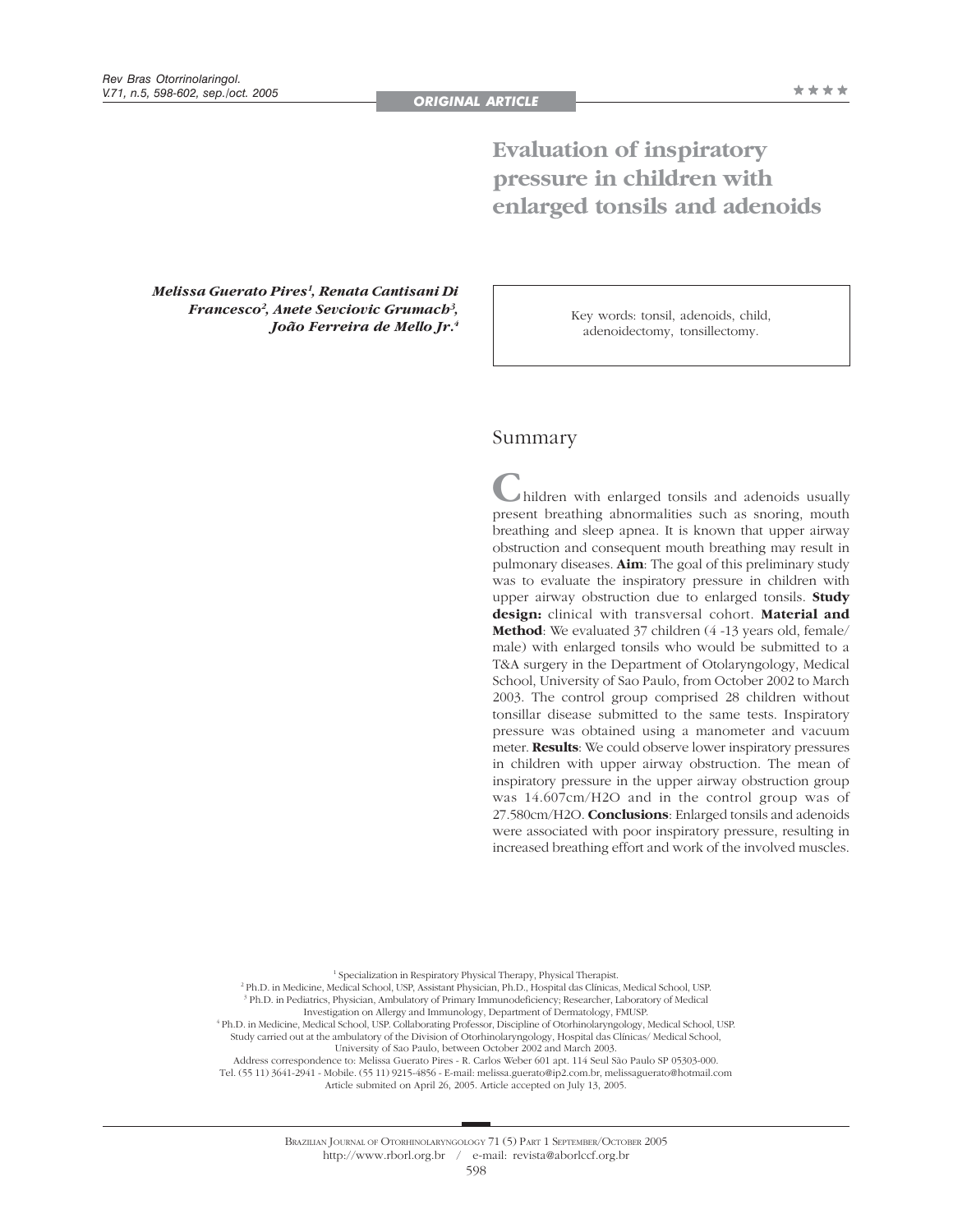## **INTRODUCTION**

Upper airway obstruction due to enlarged tonsils results in limited airflow. Such limitation is caused by a mechanical blockage that obstructs airflow, leading to mouth breathing, as it has lower resistance to air passage.1

Under normal conditions, nasal resistance is greater in childhood – nearly six times higher than that observed in adults. According to Barreto<sup>2</sup>, nasal airway accounts for  $2/3$ of total respiratory resistance.

Pulmonary repercussion due to tonsil enlargement is better understood if considered in the context of "united airways". In fact, disorders of upper and lower airways frequently coexist, as they present similar histology 3,4.

Several clinical complaints have been associated with upper airways obstruction, such as excessive day sleepiness, desynchronized sleep, day headaches, aggressiveness, restless sleep, deep sudoresis, night enuresis, weight-height deficit<sup>15</sup>. Some authors relate obstruction of upper airways to bruxism.6

Cazerta and Pacheco7 described two children with *cor pulmonale*, pulmonary edema and respiratory difficulty due to obstruction of airways by enlarged tonsils. After surgery, disorders regressed in one child, while the other child evolved to death due to important and irreversible hypertrophy of the right ventricle. Andrade& Britto reported five children with cardiac disorders due to enlarged tonsils, who presented regression of disorders in all cases<sup>8</sup>.

Studies designed to objectively assess pulmonary repercussion of enlarged tonsils have not been developed. Several evaluation methods have been proposed to quantify the strength of respiratory muscles<sup>9</sup>.

Inspiratory Pressure (IP), measured by a manometer and vacuum meter, is the most common and easy parameter. The manometer plus vacuum meter is used to quantify positive pressures (manometer) and negative pressures (vacuum meter).

Measurement of respiratory muscles strength may be widely employed, allowing diagnosis of respiratory insufficiency due to muscular failure, early diagnosis of respiratory muscle weakness, helping the evaluation of respiratory mechanics and indication of intubation, removal of artificial breather and patients' extubation.

Due to the importance of efficient breathing in children with enlarged tonsils and the lack of objective data on this disorder's repercussions, the present study aims at assessing IP in children with enlarged tonsils.

#### **MATERIAL AND METHOD**

Thirty-seven children (age range of 4-13 years, female/male) with obstruction of upper airways by enlarged tonsils were evaluated and followed up in the Department of Otolaryngology, Medical School, University of Sao Paulo, from October 2002 to March 2003.

Two children were excluded – one female and one male – for not performing in the procedure, and 7 children for presenting grade 2 enlarged tonsils. Ten children were excluded, as they were under 6 years of age, since kids in this age were not evaluated in the control group.

Children evaluated in the control group came from *Casa de Apoio Madre Clélia*, were within the same age range of the studied group and did not present tonsil enlargement or other respiratory disorders. IP tests were performed similarly and following the same criteria as those used in the enlarged tonsils group.

In the control group, 28 children were evaluated (11 females and 17 males) in the 4-13 age range. Three (3) children were excluded – 2 did not understand what was being asked and 1 presented tonsillitis at evaluation. Diagnosis of enlarged tonsil was obtained through paranasal sinuses radiography. Severity of palatine tonsillar obstruction was classified according to criterion described by Brodsky<sup>10</sup> (Table 1), including patients with grades III and IV obstruction.

All the assessed children were in the group with surgery indication (adenotonsillectomy). Patients excluded from the group were those with asthma, neurological involvement, no surgery indication or those who did not understand what was being asked or did not help during complementary exams.

Inspiratory pressure (IP) is defined as a maximum negative pressure produced orally against occluded  $airway<sup>11</sup>$ , as well as the maximum negative pressure through the mouth after complete expiration of residual volume, followed by a single inspiration of maximum effort<sup>12</sup> or diaphragm force index<sup>13</sup>. This measure was obtained by a MV-120 manometer plus vacuum meter (*Ger-Ar-SP Com. Equip. Ltda*.) by means of a tracheal and mouth connector. For final results, all children had 3 attempts and the highest value was considered (cm/

**Table 1.** Grade of obstruction of palatine tonsil according to Brodsky<sup>10</sup>.

| Grade | Proportion of Tonsil in Oropharynx           |
|-------|----------------------------------------------|
| 0     | Tonsil in Palatine Fossa                     |
|       | Tonsil occupying less than 25% of oropharynx |
| 2     | Tonsil occupying 25 - 50% of oropharynx      |
| 3     | Tonsil occupying 50 - 75% of oropharynx      |
|       | Tonsil occupying more than 75% of oropharynx |
|       |                                              |

BRAZILIAN JOURNAL OF OTORHINOLARYNGOLOGY 71 (5) PART 1 SEPTEMBER/OCTOBER 2005 http://www.rborl.org.br / e-mail: revista@aborlccf.org.br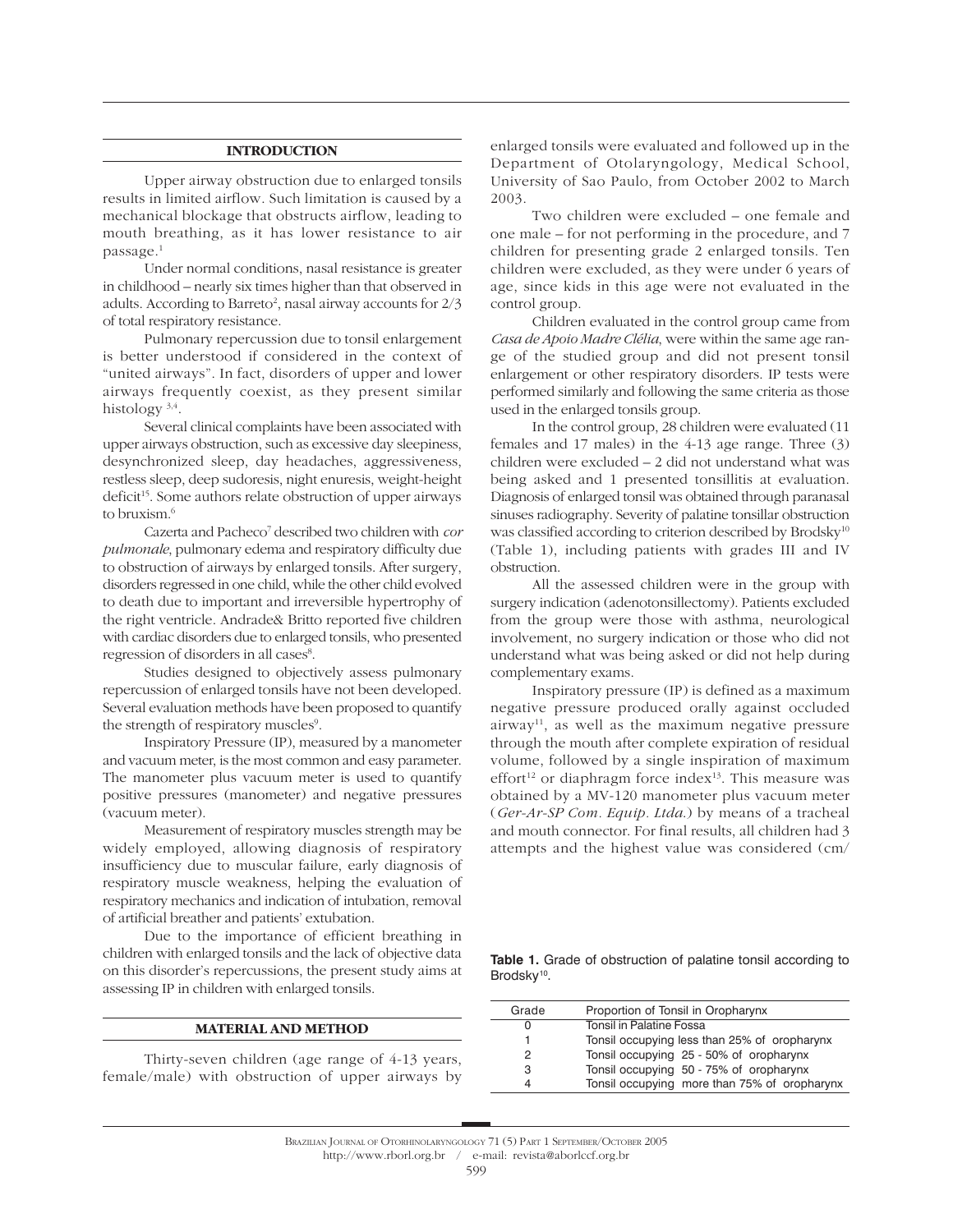H2O). IP value was obtained with the children comfortably seated, with no restrictions to pulmonary expansion, such as tight clothes and orthodontic braces, among others.

The protocol was submitted and approved by the Ethics and Research Committee of the Otorhinolaryngology Department, *Hospital das Clinicas*. Parents' permission term was signed before evaluation.

## **RESULTS**

The IP value obtained was significantly different between the groups: 14.607cm /H2O ± 7.3321 (8-24 cm/ H2O) in the enlarged tonsils group and 27.580/H2O ± 4.7791(15- 40.00 cm/H2O) in the control group (n= 0.001) (Graph 1). Standard error was of 1.4664 in the enlarged tonsils group and of 0.8880 in the control group. Groups' assessment according to age ranges presented the following: PI = 13.777cm/H2O ± 5.2387 (8-24cm/H2O) in the enlarged tonsils group (n=8) and 23.0 cm/H2O  $\pm$  8.4007 (15-36cm H2O) in the control group (n =7) among children between 6 and 7 years of age, with statistically significant difference (p= 0.003) (Graph 2). Inspiratory pressure analyzed in the 8-9 age range presented an IP of  $18.00 \text{cm}/\text{H2O} \pm 4.106$  $(10 - 24.00 \text{ cm}/\text{H2O})$  in the enlarged tonsils group  $(n=8)$ and IP of  $29.54 \text{cm}/\text{H2O} \pm 5.043$  in the control group (n=13) (p= 0.001) (Graph 3). The enlarged tonsils group in the age range of 10-13 years presented IP of  $16.67 \text{cm}/\text{H2O} \pm 3.055$ (14 – 20.00cm /h2O) (n=3). Statistical difference was not significant between both groups (p= 0.293) (Graph 4).

## **DISCUSSION**

Tonsils enlargement is one of the main causes of respiratory disorders during sleep. Oral breathing and snoring are very common symptoms in children<sup>14</sup>.

There are no reports describing the use of IP for evaluation of respiratory muscle strength in children with enlarged tonsils. Therefore, we searched for groups of study on different pathologies in which IP measurement was applied in other diseases as a parameter of secondary pulmonary involvement.

Iandelli assessed patients with neuromuscular diseases and verified several factors that may influence the IP value, such as: different techniques, personal motivation, cooperation and facial muscular weakness. However, despite these variations, this parameter may be applied in the evolution process of disease, as well as in the response to therapy.15

In myasthenia gravis, the evaluation of 23 patients demonstrated that respiratory muscle strength remained normal, with no restrictive standard; however, the strength of respiratory muscles was reduced.16 In patients with multiple sclerosis, inspiration pressure is jeopardized by fatigue, muscular spasticity, and lack of coordination of respiratory and facial musculature<sup>12</sup>. In normal subjects, where the efficacy of postoperative incentive inspirometer was assessed, IP value was a good way to measure gain of the respiratory activity and, consequently, respiratory muscle strength $17$ .

In the present study, children with enlarged tonsils presented lower IP than those of the control group, which suggests reduced respiratory activity and, consequently, lower oxygenation, resulting in chronic hypoxia, as reported by Cazerta.7

Children with enlarged tonsils presented difficulty to









BRAZILIAN JOURNAL OF OTORHINOLARYNGOLOGY 71 (5) PART 1 SEPTEMBER/OCTOBER 2005 http://www.rborl.org.br / e-mail: revista@aborlccf.org.br